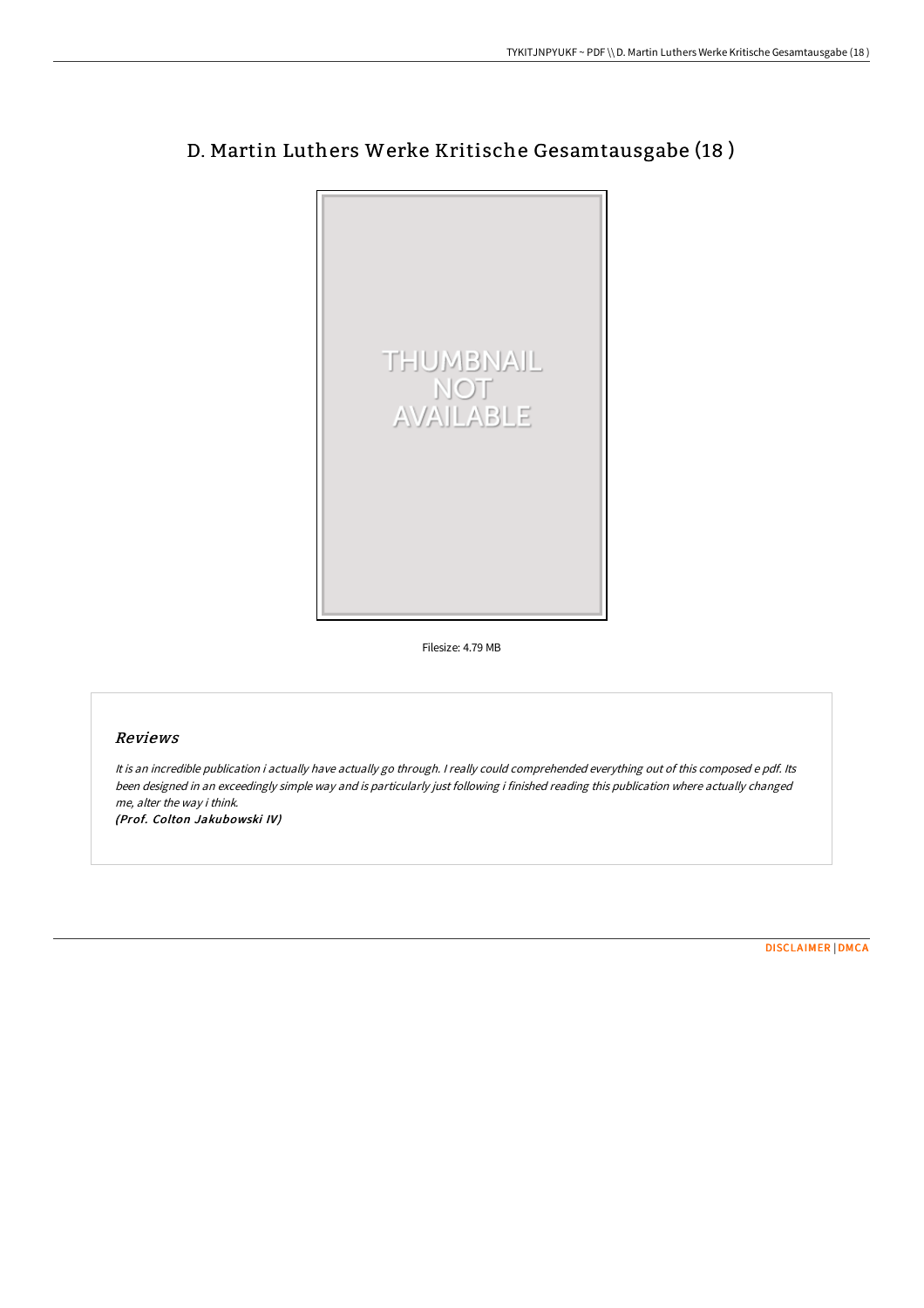#### D. MARTIN LUTHERS WERKE KRITISCHE GESAMTAUSGABE (18 )



To get D. Martin Luthers Werke Kritische Gesamtausgabe (18) eBook, you should click the button under and save the document or have access to other information which might be in conjuction with D. MARTIN LUTHERS WERKE KRITISCHE GESAMTAUSGABE (18 ) ebook.

RareBooksClub. Paperback. Book Condition: New. This item is printed on demand. Paperback. 40 pages. Original publisher: Reston, Va. : U. S. Dept. of the Interior, U. S. Geological Survey, 2005. OCLC Number: (OCoLC)251505491 Subject: Groundwater flow -- Arizona -- Tucson -- Mathematical models. Excerpt: . . . Construction of Local G round-Water Flow Model 7 The TAMA model simulates transient conditions from simulation reasonably match. The mean absolute value for 1941 to 1999 by using 59 stress periods of 365 days each, 950 residuals is 23 F with a standard deviation of 17. 3 F. and 12 time steps in each stress period. It simulates three-The absolute value of the maximum residual is 95 F, and the dimensional ground-water flow in the regional aquifer range is 95 ft to - 95 ft. The ratio of the root mean square system by using three layers. The layers delineate the major error to the total head change in the model is 1. 15 percent. water-bearing units that are identified on the basis of regional Results from updated TAMA model simulations by the hydrogeologic characteristics and stratigraphy. Model layer ADWR were provided to the author following the completion 1 is the saturated portion of the stream-channel alluvium and of this study. In the updated model, the ADWR has converted the Fort Lowell Formation and is simulated as an unconfined the regional model code to MODFLOW-2000 ( Harbaugh water-table aquifer. The Fort Lowell Formation is the most and others, 2000 ). The use of MODFLOW-2000 enabled the productive and heavily utilized water-bearing unit in the observed heads to be weighted on the basis of their accuracy, area. Model layer 2 consists of the upper Tinaja beds, which which led to improved calibration statistics ( Dale Mason, make up the next most productive unit in...

 $\sqrt{\text{p} \cdot \text{p}}$ Read D. Martin Luthers Werke Kritische [Gesamtausgabe](http://digilib.live/d-martin-luthers-werke-kritische-gesamtausgabe-1.html) (18) Online B Download PDF D. Martin Luthers Werke Kritische [Gesamtausgabe](http://digilib.live/d-martin-luthers-werke-kritische-gesamtausgabe-1.html) (18)